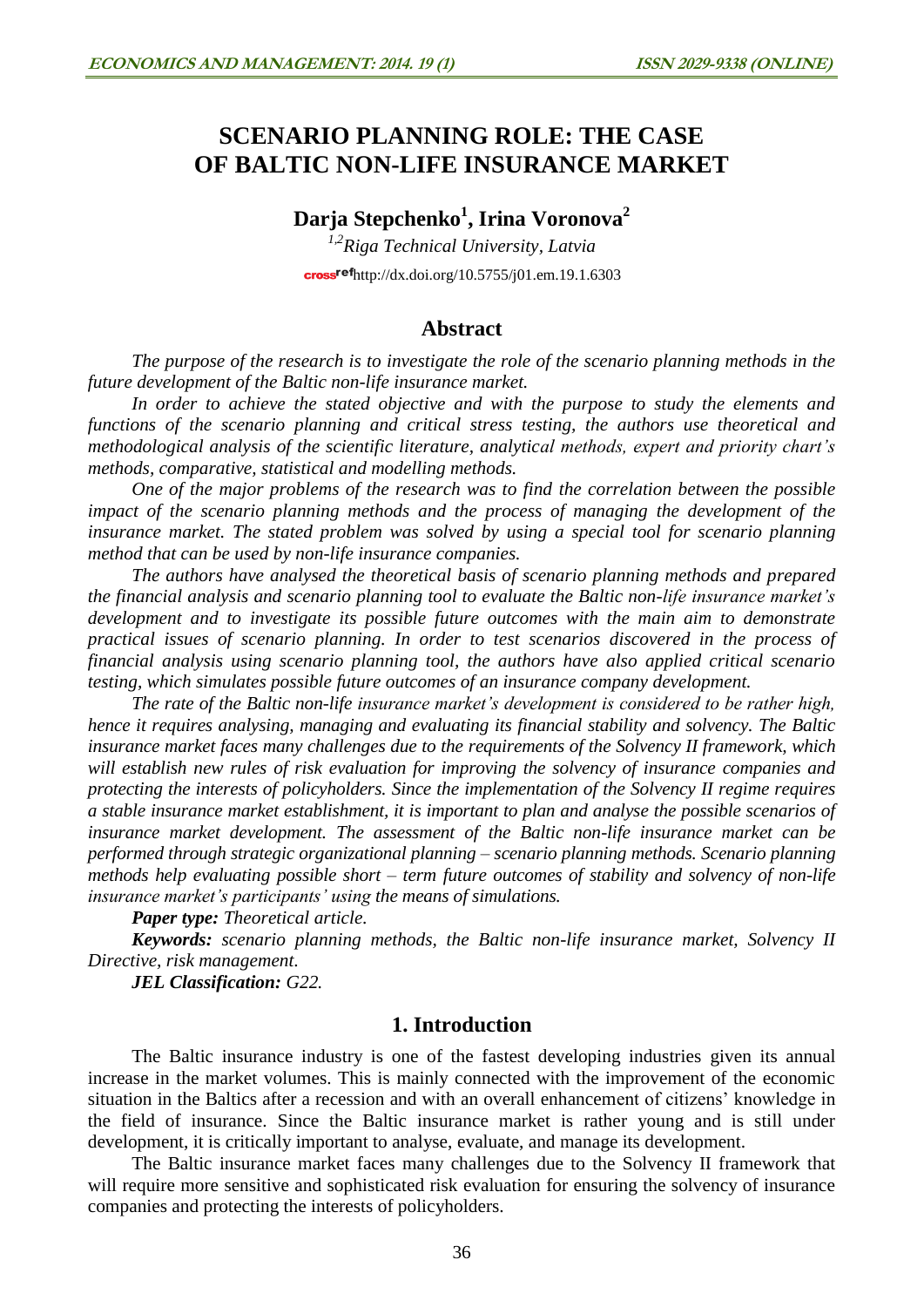Since the implementation of the Solvency II regime requires a stable insurance market establishment, it is important to plan and analyse the possible scenarios of insurance market development. The authors present the strategic organizational planning tool – scenario planning as one of possible solutions to evaluate and assess possible short-term outcomes of an insurance company activity.

In order to test scenarios discovered in the process of financial analysis using scenario planning tool, the authors have also applied critical scenario testing, which simulates possible future outcomes of an insurance company development.

The Hypothesis of the article comprises the idea that the application of scenario planning tool helps managing the development of an insurance company and the insurance market, as well as evaluating possible future outcomes and eliminating possible risks.

The goal of the research is to investigate the role of scenario planning application in the insurance market development. The object of the paper is the scenario planning tool, while the subject is the correlation between scenario planning and an insurance company's processes.

In order to achieve the stated objective and with the purpose to study the elements and functions of the scenario planning and critical stress testing, the authors use theoretical and methodological analysis of the scientific literature, analytical methods, expert and priority chart's methods, comparative, statistical and modelling methods.

One of the major problems of the research was to find a correlation between the possible impact of the scenario planning methods and the process of managing the development of an insurance market. The article consists of four main sections. The authors investigate and analyse scenario planning, critical stress testing methodology and its theoretical basis in Section 2. In Section 3 an overview of the Baltic non-life insurance market development and its correlation with scenario planning and critical stress testing is presented. The final section summarizes the findings and conclusions of the research and assesses the role of scenario planning in insurance.

## **2. Method**

Scenario planning is an internal strategic vision of possible future outcomes alongside continuously increasing uncertainties that dominating the insurance market. Scenario planning is based on a short–term method which suggests the development of effective scenarios of an insurance company development with the purpose to eliminate its main risk.

Several authors (Lingren & Bandhold, 2009; Tosten *et al.*, 2010; Wulf *et al.*, 2010) investigate concepts, models and techniques of scenario planning as one of possible strategic instruments of effective performance management. The scenario planning is usually used for the companies using 6-8 stages (Bryant & Lempert, 2010; Cherkasova & Fradkina, 2010). The core structure of scenario planning in insurance is presented in Figure 1.

| Planning | <b>Scenario planning</b> |  | Risk management |  |  |
|----------|--------------------------|--|-----------------|--|--|
|          |                          |  |                 |  |  |
| Finance  |                          |  | Desicion making |  |  |

**Figure 1.** The structure of scenario planning

(based on EIOPA (2008, 2009, 2010 and 2011) publications including the authors' changes)

Scenario planning is based on four components: risk management, decision making, finance and planning which form the basis of each insurance company's organizational structure and financial stability. Firstly, scenario planning has been used in the military: during the World War II, the U.S. Air Force tried to prepare alternatives strategies.

Herman Kahn (1960) was the founder of scenario planning and created the idea of 'thinking the unthinkable', as well as applied scenarios as a tool of business forecasting. Later Shell (1970) also applied scenario as a strategy tool.

As far as qualitative techniques are concerned, their way of operating is to combine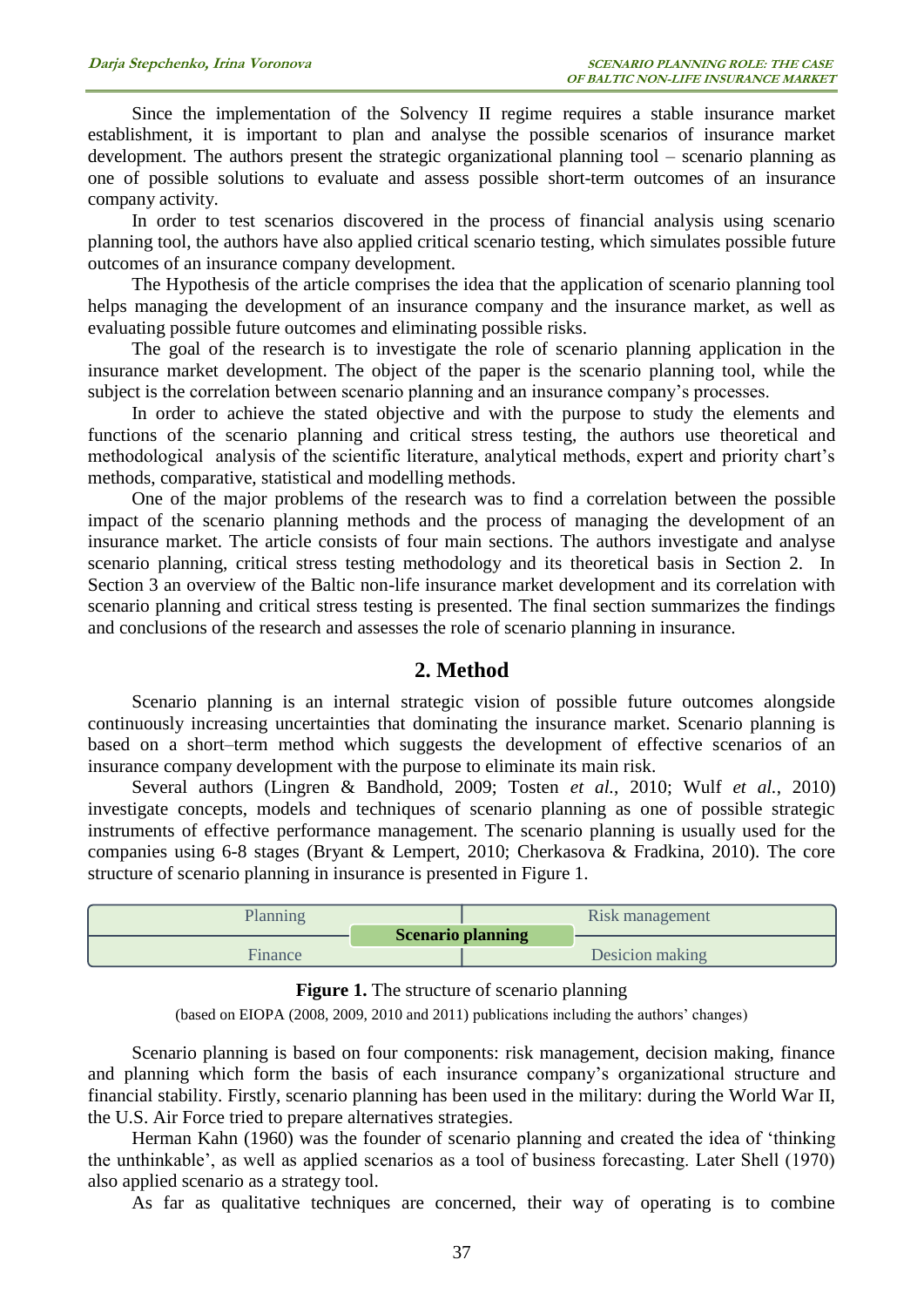experience intuition and other skills in order to derive relationships between the variables that can applied when making the forecasts. The quantitative techniques operate in a different way; they make use of sets of data to establish trends and patterns useful for projecting quantities into the future (Malins, 1999).

In fact, scenario planning may be based on historical and statistical data and hypothetical scenarios. The main features of the insurance market's historical scenario are the following:

- statistical and actuarial data of the past years as a basis;
- major conservatism and insignificant influence on the part of management;
- insufficient opportunities for sensitive and sophisticated risk evaluation, which restricts the measurement of insurance company's risk tolerance and appetite.

Insurance market's scenario planning based on hypothetical scenarios includes the following features:

- forecast of macro-economic development and significant market events;
- dependence on specialist expertise and management;
- insufficient business support (back-up);
- use of statistical data to identify the correlation between different elements and factors which influence a company's activity and stability.

However, scenario planning has a rather big impact on decision taking, since it requires a deep understanding of the environmental forces and policyholders behaviour.

Scenario planning is a situational dynamical exercise which should be performed on a regular basis which, in its turn, requires a detailed and an adequate documentation of all the processes of development and establishment which is totally in line with the requirements of the Solvency II regime. Factors which influence scenario planning are presented in Figure 2.



**Figure 2.** The factors influenced by scenario planning

(based on EIOPA, PricewaterhouseCoopers International Limited, Ernst&Young publications (2008-2012) including the authors changes)

In order to prepare possible scenarios of the future outcomes of insurance company's development, all the internal and external factors should be analysed.

The possible future outcomes of an insurance company activity forecasted using scenario planning should be tested through critical stress testing which allows conducting sensitivity analysis of the external factors' influence on an insurance company's possible development.

Concluding, we see that simulation models give us the opportunity to test different strategies under different assumptions. This can help us to a great extent; by simulating the scenarios already developed. In order, however, to implement them successfully, the guidelines for simulating scenarios should be satisfied (Fahey & Randall, 1998).

## **3. Results**

The Baltic non-life insurance market is rather small and is still under development, therefore, in order to integrate in a proper way the scenario planning into an insurance company's processes, its main indicators should be studied.

The authors of the paper have investigated the Baltic insurance market through the example of the six leading Baltic non-life insurance companies using concentration index and Herfindahl– Hirschman Index (see Table 1) that measure of market concentration. The concentration index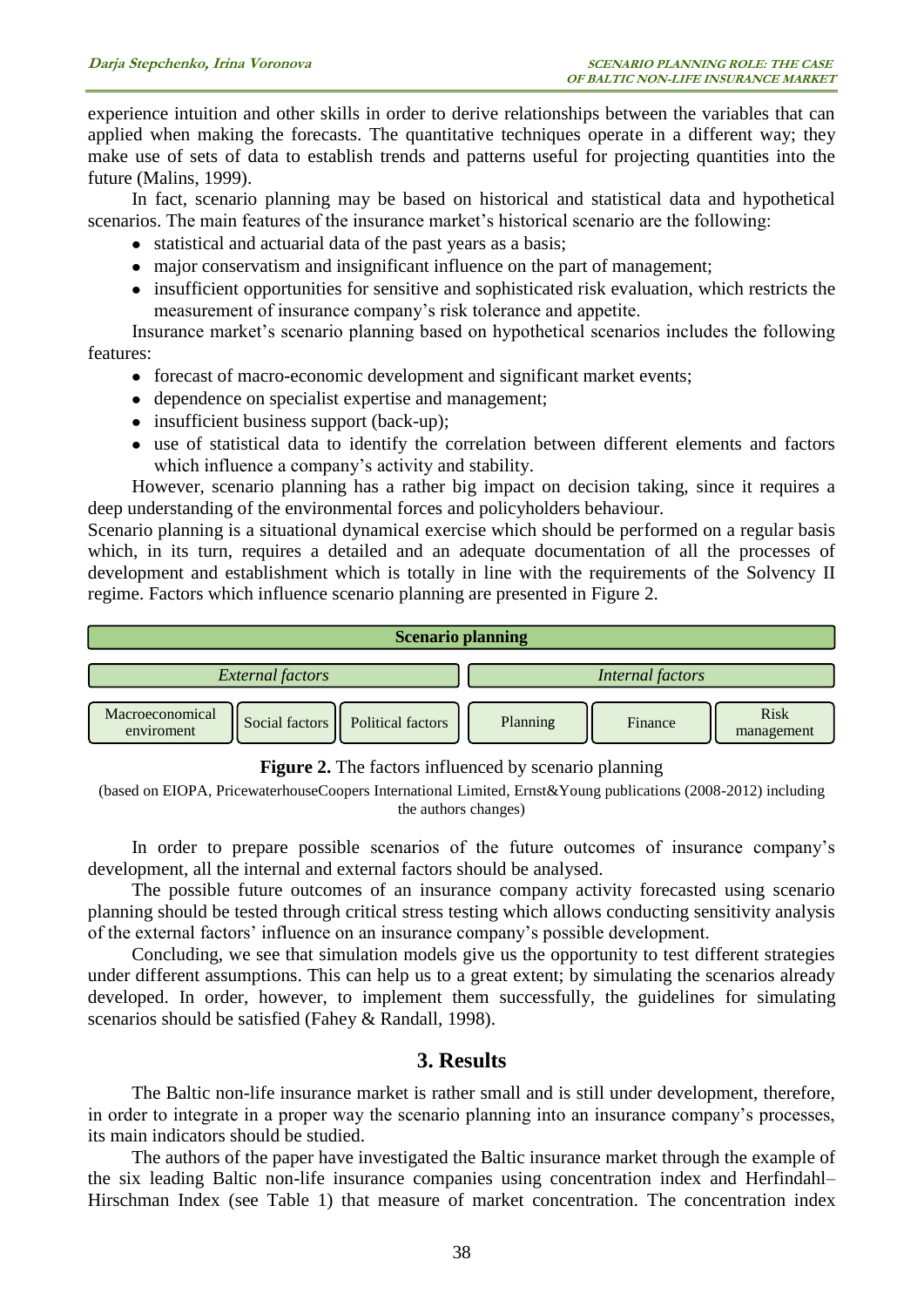which is close to 100% is proper to monopoly markets, meanwhile Herfindahl–Hirschman Index between 1000 and 1800 means average concentration of the market, wherein an index which is bigger that 1800 characterizes high level of concentration of the market (Kramaric & Kitic, 2012).

| <b>Baltic non-life insurance</b><br>company | <b>Gross written</b><br>premium, MEUR |          | <b>Market share</b> |          |                      |
|---------------------------------------------|---------------------------------------|----------|---------------------|----------|----------------------|
|                                             | 2012 12M                              | 2011 12M | 2012 12M            | 2011 12M | 2012 12M vs 2011 12M |
| If                                          | 115                                   | 115      | 14%                 | 15%      | $-6\%$               |
| <b>BTA</b>                                  | 102                                   | 88       | 13%                 | 12%      | 9%                   |
| <b>RSA</b>                                  | 179                                   | 158      | 22%                 | 21%      | 6%                   |
| Gjensidige                                  | 63                                    | 56       | 8%                  | 7%       | 6%                   |
| <b>ERGO</b>                                 | 108                                   | 99       | 13%                 | 13%      | 1%                   |
| Seesam                                      | 48                                    | 47       | 6%                  | 6%       | $-5%$                |
| Concentration index                         |                                       |          | 76%                 | 74%      | 2%                   |
| Herfindahl-Hirschman Index                  |                                       | 1129     | 1067                | 6%       |                      |

**Table 1.** The concentration measurement of the Baltic insurance market

*Source*: calculations performed by the authors with reference to the non-life insurance companies' reports and Dalton & Stanford (1977).

According to the concentration index and the Herfindahl–Hirschman Index, the authors have come to a conclusion that the market concentration corresponds to the medium competitive level, which, in its turn, allows assessing the solvency of the Baltic non-life insurance market using financial data of the six biggest Baltic non-life insurance companies (see Figure 3).



**Figure 3.** Baltic insurance market's stability and solvency analysis

(calculations performed by the authors based on Baltic non-life insurance companies' annual reports (BTA, Balta, Seesam, IF, Gjensidige, Lietuvos draudimas, Lithuanian Ergo, Latvian Ergo, Estonian Ergo 2011, 2012)

Figure 3 shows that compared with 2011, the Baltic non-life insurance market solvency in 2012 has improved. Accordingly, combined ratio has improved almost in every company, simultaneously, the companies obtained profit from insurance activity. Due to the annual improvement of the solvency, the authors can evaluate the development of the Baltic non-life insurance market as rather stable. The integration of scenario planning into an insurance company's processes should be performed through the establishment of the Solvency II requirements. The Solvency II Directive should establish across all the European Union the economic risk-based solvency requirements based on the three pillar approach within every pillar should fulfil its own function:

- first pillar fulfilling quantitative requirements which mainly involve reserving principles of an insurance company.
- second pillar mainly involving qualitative requirements which present the supervisory function.
- third pillar establishing disclosure requirements which require transparency and directness of an insurance company.

The authors of the article focus their attention on the second pillar due to the fact that scenario planning should be implemented in line with the own risk and solvency assessment document. Own risk and solvency assessment document can be defined as the entirety of the processes and procedures employed to identify, assess, monitor, manage, and report the short and long-term risks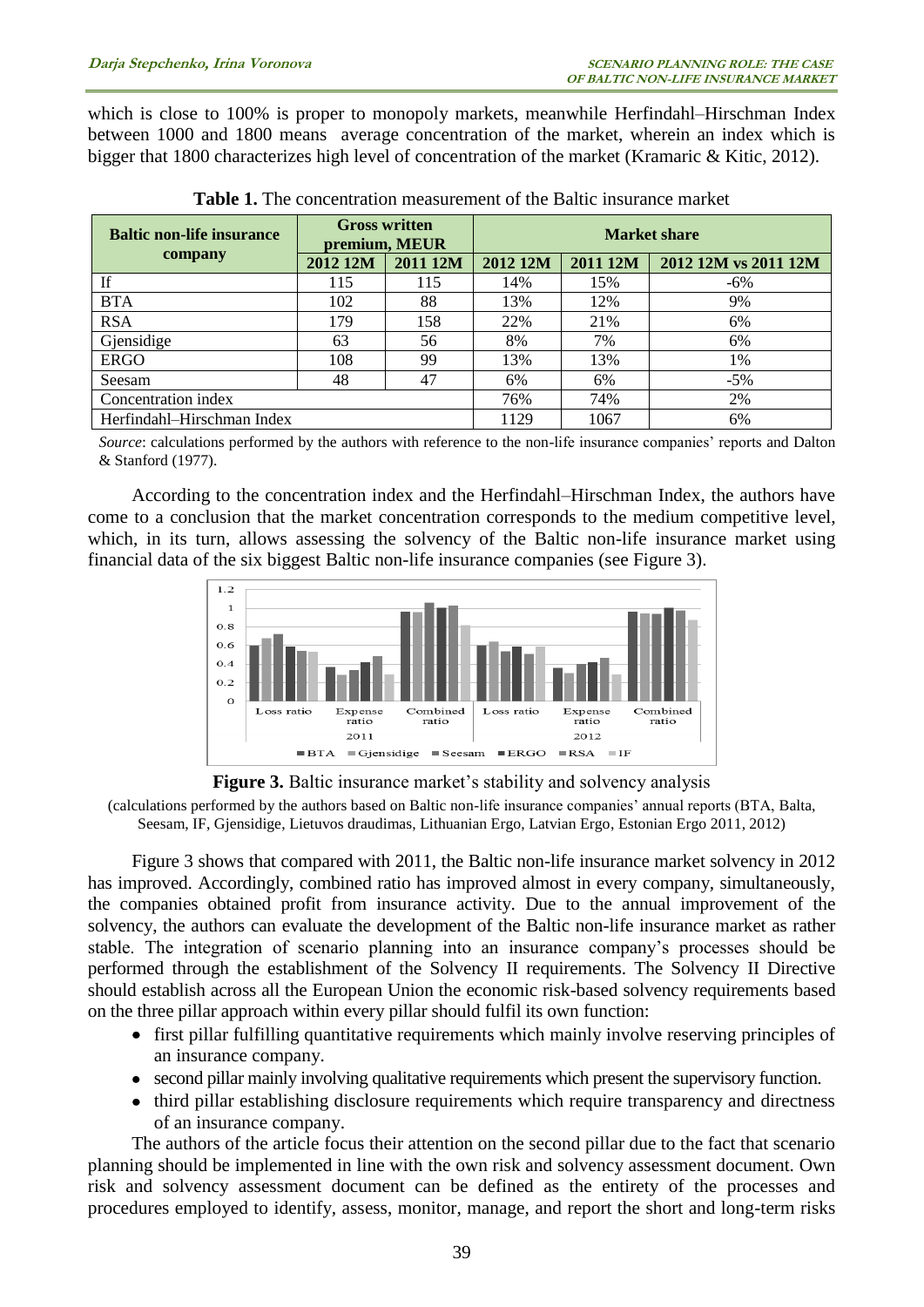an (re)insurance undertaking faces or may face, as well as to determine the own funds necessary to ensure that the undertaking's overall solvency needs are met at all times (EIOPA, 2010). The key factors of the scenario planning and stress testing in an insurance company according to the Solvency II requirements are presented in Figure 4.



**Figure 4.** The key factors of the scenario planning in insurance companies (EIOPA 2008-2012)

According to the own risk and solvency assessment document, all the key factors presented in Figure 4 should be included in the scenario development. However, it should be taken into account that correct identification of the key factors of the scenario planning is the first requirement for the scenario planning in insurance.

Mainly scenario planning should be used for planning where possible outcomes of an insurance company development should be evaluated and estimated. The possible methods of scenario planning integration and implementation into the Baltic non-life insurance market are presented in Figure 5.

| Human<br>Recources             | • Find appropriate employees with suitable knowledge of Solvency II requirements.<br>• Define roles and responsibilities in organisation |
|--------------------------------|------------------------------------------------------------------------------------------------------------------------------------------|
|                                |                                                                                                                                          |
| Definition<br>of vision        | • Define object and scope of scenarios<br>• Define key factors                                                                           |
|                                |                                                                                                                                          |
|                                | • Collect historical statistical information about insurance companies' activity                                                         |
| Database<br>formation          | • Collect analytical information about macroeconomics and the Baltic non-life insurance market                                           |
|                                |                                                                                                                                          |
| Develop-<br>ment of            | • Vision creation based on historical and analytical information<br>•Development of a base scenario                                      |
| scenarios                      |                                                                                                                                          |
| Critical<br>testing<br>testing | • Testing of a base scenario on more positive trends<br>• Testing of a base scenario on more negative trends                             |
|                                |                                                                                                                                          |
| Approve-<br>ment of<br>basic   | • Possible changes of a base scenario due to critical stress testing<br>• Management approval of a basic scenario                        |
| scenario                       |                                                                                                                                          |

**Figure 5.** Implementation of scenario planning in the Baltic non-life insurance company's processes

(created by the authors, based on Cherlkasova & Fadeeva (2010), Bokans (2011), Bryant & Lempert (2009), Kalinina & Voronova (2012), Lindgren & Bandhold (2009), Malins Morag (1999), Pfeifer & Strassburger (2008), Torsten, Brands & Meissner (2010), Wulf, Meißner & Stubner (2010))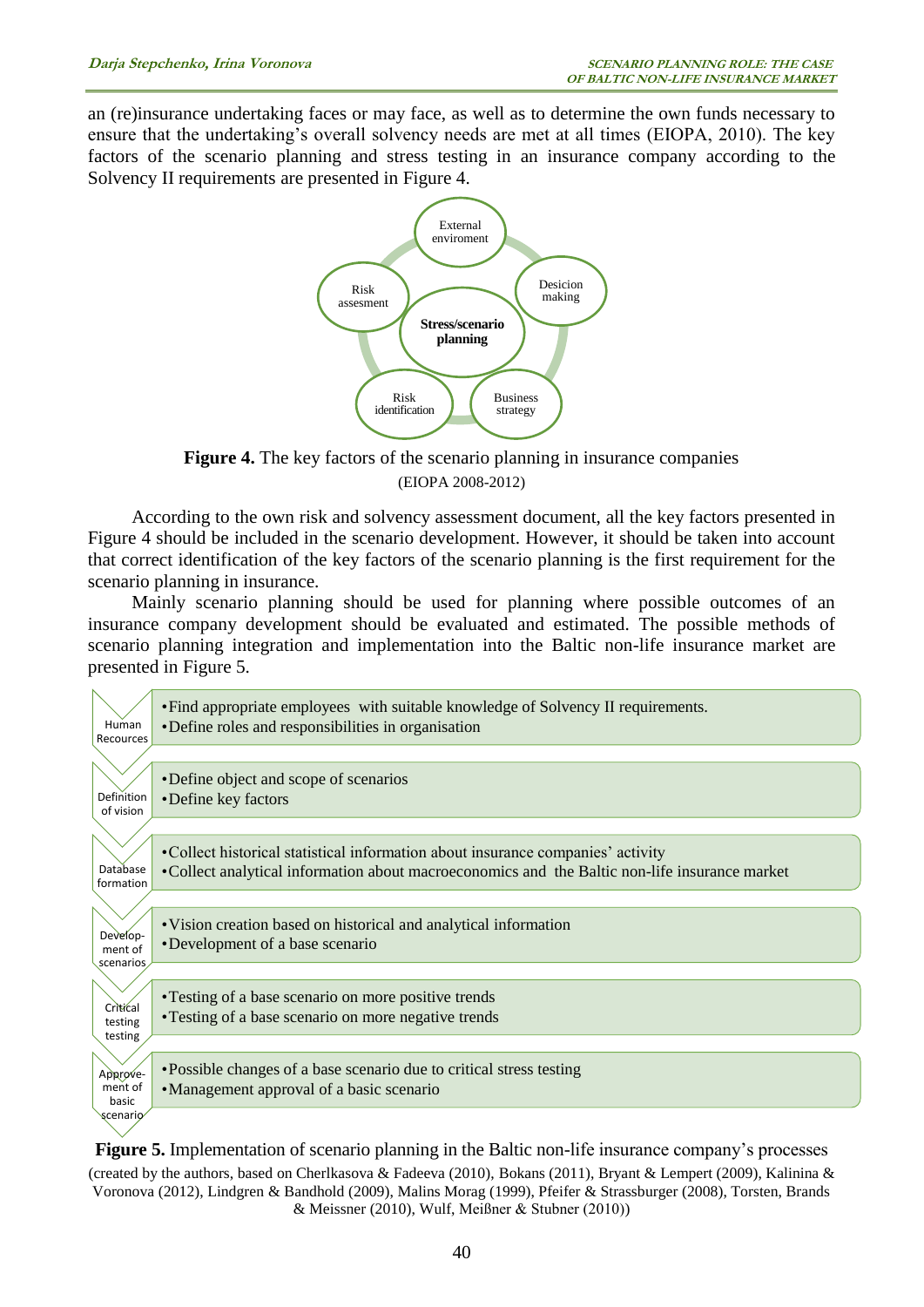From Figure 5 the authors can conclude that scenario planning should be interconnected almost with all insurance processes and the outside processes, for example, the economic, political, or social situation in the Baltics. However, integrating the analysis of the macroeconomic situation in the Baltics into the scenario planning is rather challenging, since the Baltic economy is entirely dependent on the global economy development.

Moreover, it is also significant to investigate the main functions of the Baltic non-life insurance company which can be covered by means of scenario testing and according to the Solvency II methodology. Scenario planning covers almost all the key functions of the Second pillar, since it is responsible for managing business risks of non-life insurance company. The research of the key functions of scenario planning is presented in Figure 6.



**Figure 6.** Key functions involved in scenario development (EIOPA, 2010)

On the basis of Figure 6 the authors can conclude that in order to prepare a suitable and trustworthy scenario of the possible future development of a company, the competence of risk management, control and actuarial functions should correspond with the Solvency II requirements.

The authors can conclude that scenario planning is a structured process which helps developing a business strategy of an insurance company and improving its solvency by choosing a correct decision using possible future outcomes.

#### **4. Discussion**

Scenario planning is a multifunctional and detailed process of possible future short-term outcomes development of an insurance company's activity without claiming to forecast the future. Scenario planning allows investigating the future uncertainties and possible driving forces which have the impact on future, as well as it improves decision-making in an insurance company.

The Baltic non-life insurance market is rather young and still continues to evolve. The biggest insurance companies act with combined ratio which is less than 100%, which means that market has been working with the profit from insurance activity.

The Solvency II Directive's requirements should establish new rules for a more sensitive and a more sophisticated identification, analysis and measurement of risks, as well as ensure the solvency of every insurance company to protect policyholders' interests in the European Union. The implementation of the Solvency II framework in the activity of the Baltic insurance companies is challenging, since it requires major human, IT and financial resources.

Scenario planning plays special role in Solvency II Directive's requirements implementation, since it is a part of new regime – Own Risk and Solvency Assessment. The objective of the scenario planning in the Baltics is to examine possible future development outcomes of the non-life insurance companies and to suggest solutions which will help benefit as much as possible, no matter how the future unfolds.

The analytical analysis of scenario planning takes into account many forces driving changes in the current business environment: politics, economic volatility, changing demographics, the integration of technology, sustainability.

The authors of the publication have come to a conclusion that scenario planning should be integrated into all the processes of the Baltic non-life insurance industry, in particular, in its development should be involved actuarial, risk management and compliance functions.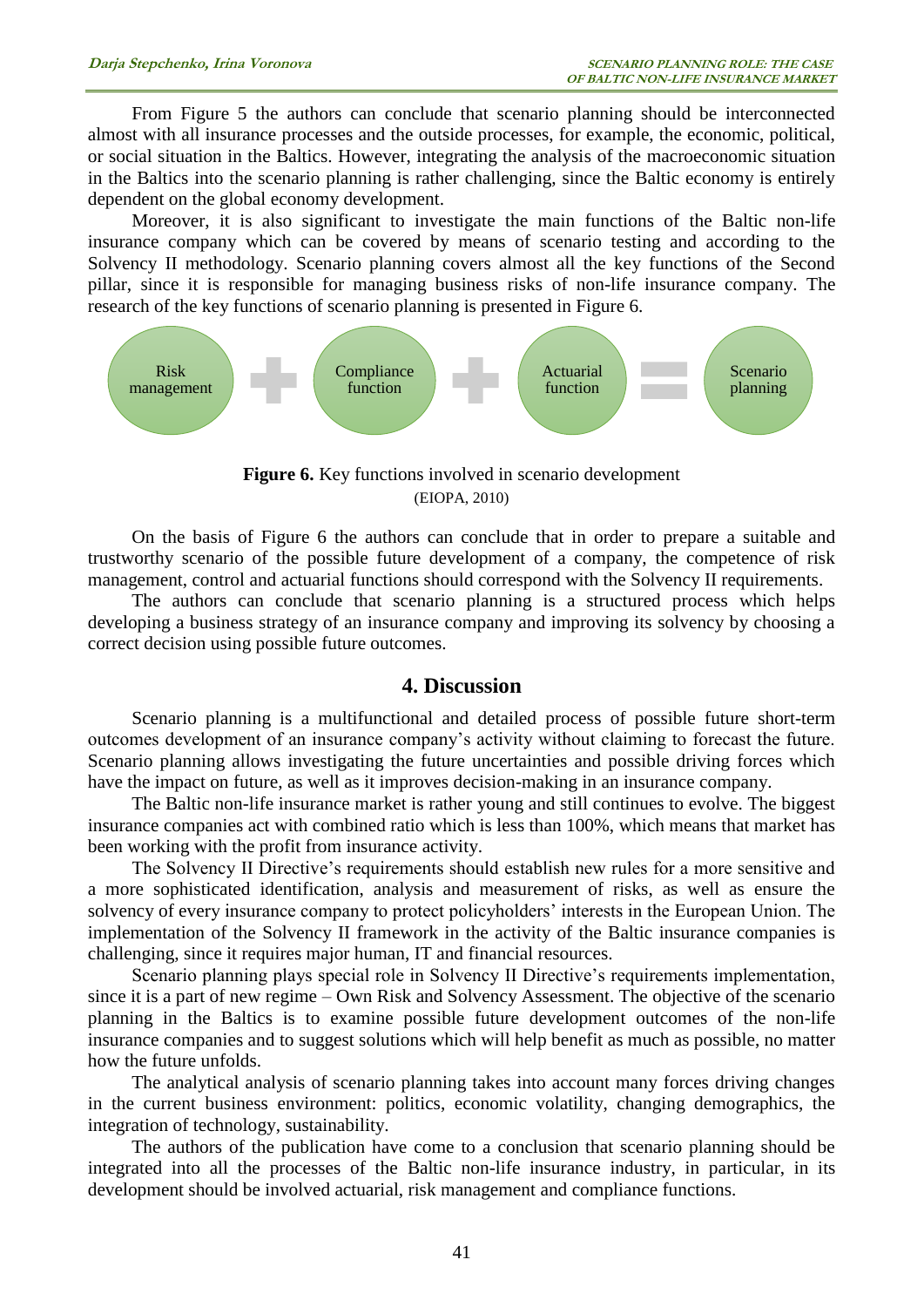The scenario planning integration into the processes of the Baltic non-life insurance companies, presented by the authors, allows creating a qualitative scenario using critical stress testing method.

The suggested approach of the scenario planning integration into the processes of the Baltic non-life insurance companies can help improve risk management and enable to control trends within its development towards the solvency.

#### **References**

Balta. Annual reports (2012, 2011). Retrieved from http://www.balta.lv/lv/par-mums/darbibas-rezultati

- Bokans, J. (2011). Solvency II anatomy. Retrieved from http://www.aktuars.lv/faili/ev ents/actuary-summerdays/2010/solvency2anatomijalatvijasaktuaruasociacijasseminars\_20apr2011\_extr.pdf
- Bryant, B. & Lempert, R. (2009). Thinking inside the box: A participatory, computer-assisted approach to scenario discovery*. Technological Forecasting and Social Change, No 77 (1).*
- BTA (2011). Annual report. Retrieved from http://bta.lv/files/33490\_BTA\_Annual\_ report\_2011\_LV.pdf

BTA (2012). Annual report. Retrieved from http://bta.lv/files/49937\_BTA\_Annual\_report \_2012\_LV.pdf

- Cherlkasova, N. & Fadeeva, M. (2010). Внедрение сценарного подхода в разработку стратегии компании. *Корпоративные финансы. No 2 (14).* Retrieved from http://ecsocman.hse.ru/data/2010/09/09/1214992083/%D0%92%D1%8B%D0%BF%D1%83%D1%81 %D0%BA14\_cherkasova\_fradkina\_68\_75.pdf
- Dalton, J. & Stanford, L. (1977). Market Power: Concen-tration and Market Share, Industrial Organization Review, No 5.
- Ernst&Young (2011). Embrace the Solvency II internal model. Retrieved from http://www.ey. com/Publication/vwLUAssets/Embrace\_the\_Solvency\_II\_internal\_model/\$FILE/Embrace\_the\_Solven cy\_II\_internal\_model.pdf
- Ernst&Young (2012). Progress in financial services risk management. Retrieved from http://www.ey.com/Publication/vwLUAssets/Banking\_and\_financial\_services\_risk\_management\_surv ey\_2012/\$FILE/Progress\_in\_financial\_services\_risk\_management.pdf
- Ernst&Young, Solvency II (2009). Putting risk and governance at the heart of business. Retrieved from http://www.ey.com/Publication/vwLUAssets/Solvency\_II\_Putting\_risk\_and\_governance/\$FILE/ solvency II Putting risk and governance.pdf
- European Insurance and Occupational Pensions Authority (EIOPA) (2008). Final Report on Public Consultation No. 11/008on the Proposal for Guidelines on Own Risk and Solvency Assessment. Retrieved from https://eiopa.europa.eu/fileadmin/tx\_dam/files/Stakeholder\_groups/opinionsfeedback /IRSG\_Final
- European Insurance and Occupational Pensions Authority (EIOPA) (2008). Own risk and solvency assessment (ORSA). Retrieved from https://eiopa.europa.eu/fileadmin/tx\_dam/files/consultations/Issues PaperORSA.pdf
- European Insurance and Occupational Pensions Authority (EIOPA) (2011). CEIOPS' Report on its fifth Quantitative Impact Study (QIS5) for Solvency II. Retrieved from: https://eiopa.europa.eu/fileadmin /tx\_dam/files /publicati
- European Insurance and Occupational Pensions Authority (EIOPA) (2010). Technical specification for Quantitative impact study 5. Retrieved from: https://eiopa.europa.eu/fileadmin/tx\_dam/files/ consultations/QIS/QIS5/QIS5technical\_specifications\_20100706.pdf
- European Insurance and Occupational Pensions Authority (EIOPA) (2009). Solvency II framework. *Official Journal of the European Union.* Retrieved from http://eurlex.europa.eu/ LexUriServ/LexUriServ.do?uri=OJ:L:2009:335:0001:0155:en:PDF
- Estonian Ergo (2012, 2011). Annual report. Retrieved from http://ergo.ee/ergo/ergoeestis/finantstulemused/majandusaasta-aruanded
- Fahey, L. & Randall, R. (1998). Learning from the future: Competitive Foresight Scenarios. *ISBN: 0-471- 30352-6*